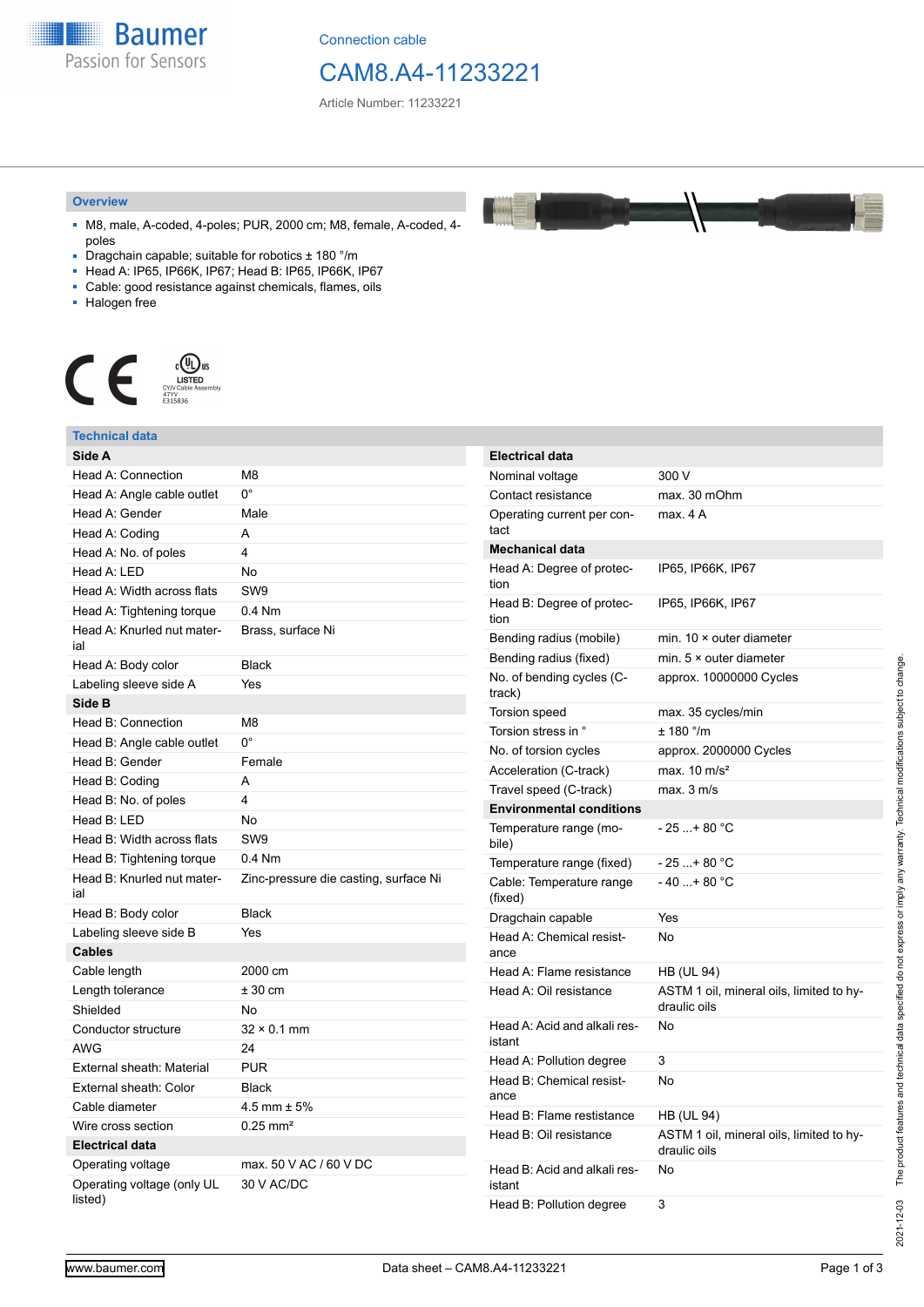

Connection cable

### CAM8.A4-11233221

Article Number: 11233221

#### **Technical data**

**Technical drawing**

**Side A**

#### **Environmental conditions**

Cable: Chemical resistance Good (DIN EN 60811-404)

Cable: Flame resistance Conform UL 1581 §1090 (H); CSA FT2; IEC 60332-2-2

#### **Environmental conditions**

Cable: Silicone-free Yes

Cable: Oil resistance Good (DIN EN 60811-404)

### **Side B**

**Coding**

#### **Technical drawing**





#### **Coding**